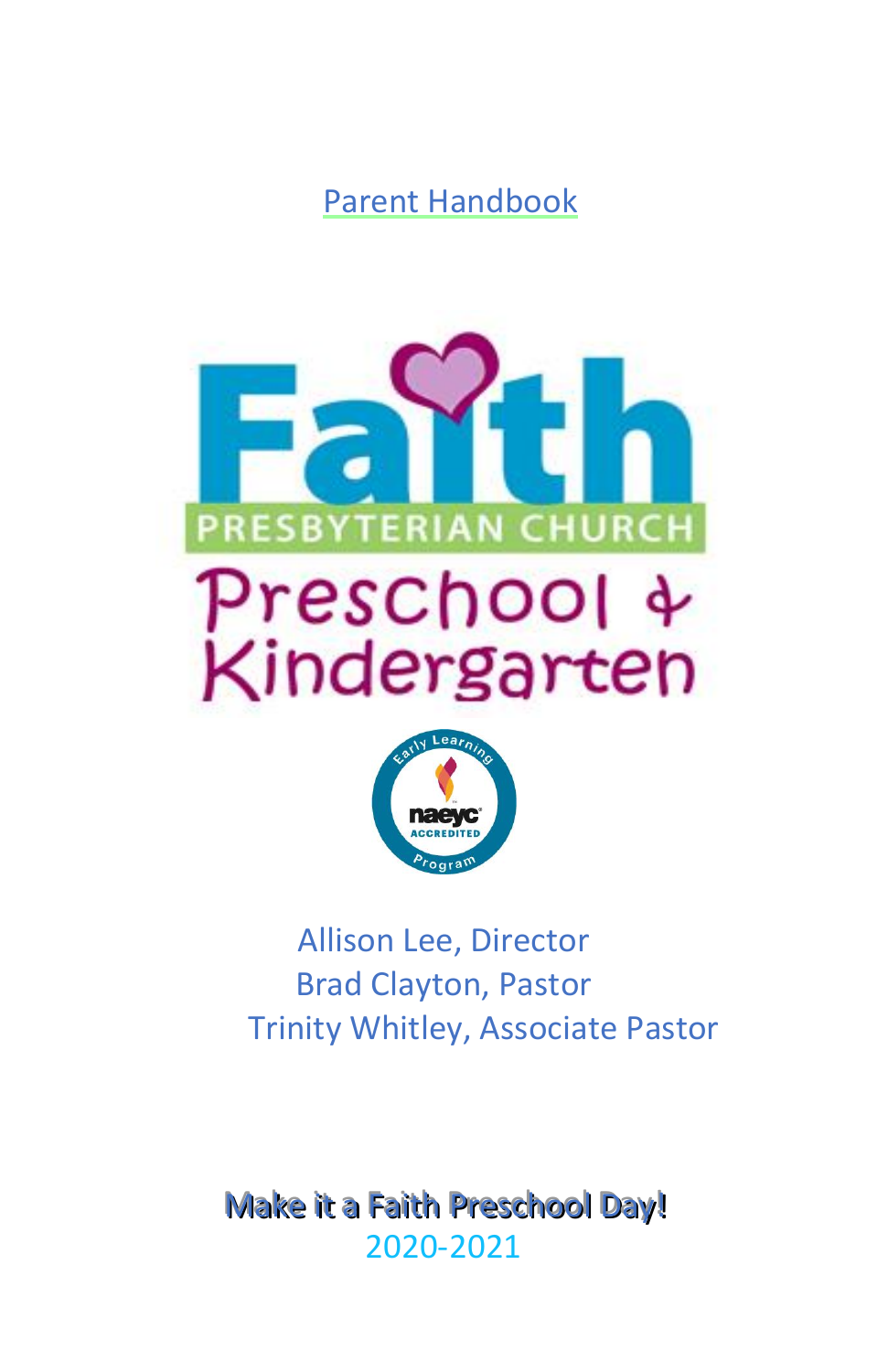## **Pastor's Message**

## Dear Parents,

Welcome back to school! We are so thankful that your child will be a part of Faith Preschool this year. At Faith Presbyterian Church we are very proud of our preschool because it has served the community of Tallahassee for almost 60 years. This year will be unlike any other as we face the challenge of the pandemic together. Our church is committed to doing all that we can to make this another safe and joyful year at Faith Preschool. I am so proud of our team, from our director, Allison Lee, to all of our teachers who love your children with all of their heart. Our children and our parents are the most important part of that team because you make our school special. Even if you are not a member of our church, we consider you a part of the Faith Family. Don't hesitate to reach out to me if you need anything. I look forward to another wonderful year. Grace and peace,

Brad Clayton

Pastor, Faith Presbyterian Church

### **Director's Message**

Dear Wonderful Preschool Parents,

Welcome back to Faith Preschool and Kindergarten! It is an honor and privilege to serve you and your child here at our school. You are a special part of our Faith family and we are looking forward to another great year!

We are dedicated to providing a safe environment and quality early childhood education. We trust and pray the Lord will continue to lead us and watch over our special Faith Family. My door is always open and I encourage you to stop by and let me know if there is anything I can do to help you and your child have a successful year.

Thank you for entrusting us with the care and schooling of your child during these early and influential years. Learning begins and ends in the home and we are here to support you, as the parent, along this journey. Our loving teachers are dedicated for doing what's best for you and your child. We consider you an integral partner of our school family and thank you for your love and support.

Sincerely,

Allison Lee School Director (850) 559-2217 (cell) [allisonolivialee@gmail.com](mailto:allisonolivialee@gmail.com)

"Three things will last forever- faith, hope, and love- and the greatest of these is love."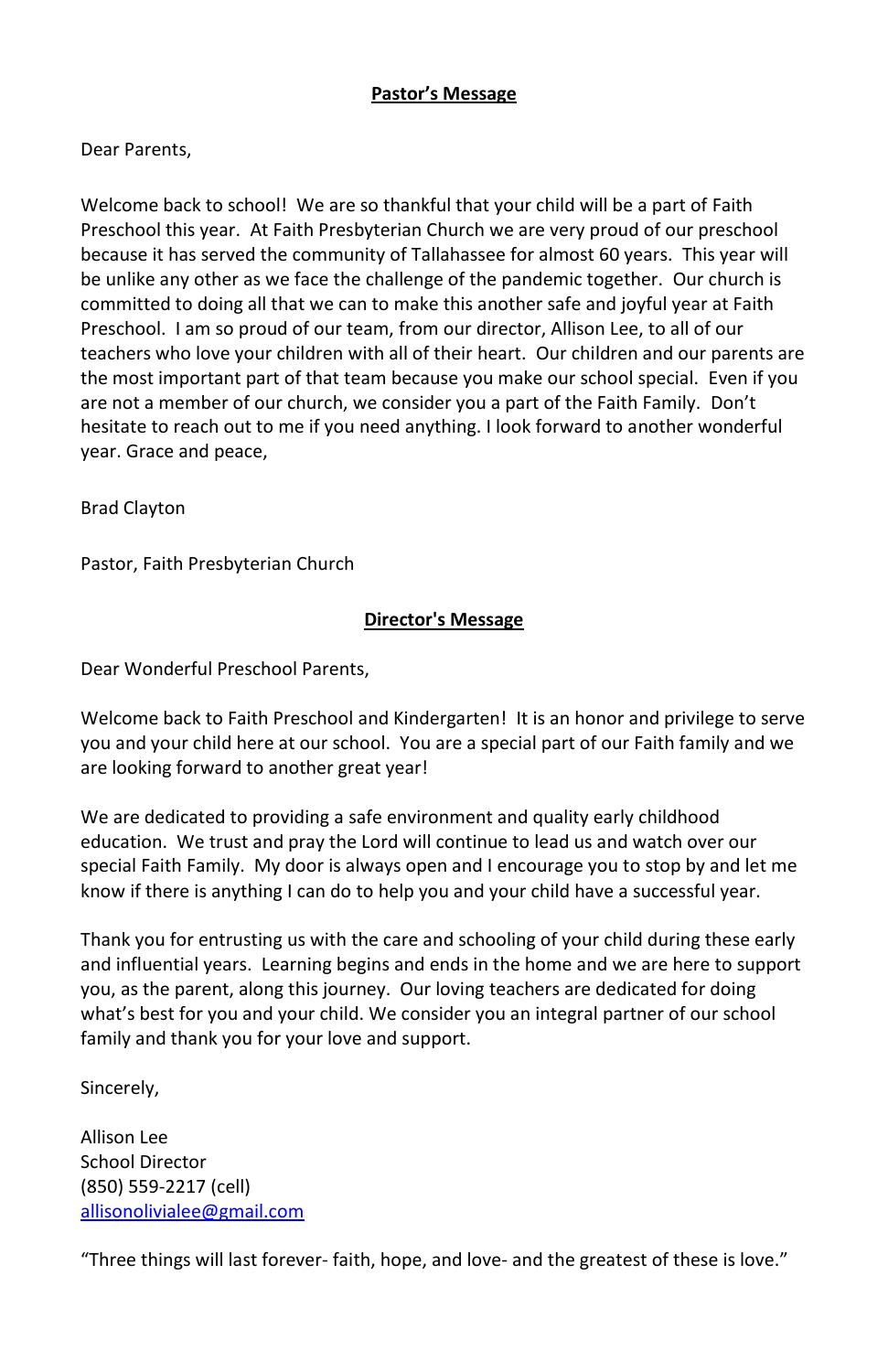# 2020-21 Faith Presbyterian Church Preschool Staff 850-385-0725

<http://www.faithpreschool@embarqmail.com> for parents [www.faithpreschooltally.org](http://www.faithpreschooltally.org/) school website

| Administration                                               |                       |  |
|--------------------------------------------------------------|-----------------------|--|
|                                                              |                       |  |
| Allison Lee, Director                                        | 559-2217              |  |
| Sandy Hartsfield, Administrative Assistant                   | 321-3679              |  |
| Brad Clayton, Pastor                                         | 385-6151              |  |
| <b>Special Areas</b>                                         |                       |  |
| Kylie Cooke, Music Teacher                                   | $(904) 314 -$<br>3417 |  |
| Meghan M. Wilkey, M.S., CCC/SLP<br>speech language therapist | 284-6752              |  |
| <b>Two Year Olds</b>                                         |                       |  |
| Karin Marsh                                                  | (860) 405-4650        |  |
| Kati Fannin (Stay N Play Coordinator)                        | 556-3145              |  |
| Jillian Fenstermaker                                         | 556-2615              |  |
| <b>Heather Phillips</b>                                      | 459-7789              |  |
| Three Year Olds                                              |                       |  |
| Gaynell Larkin                                               | 339-5226              |  |
| Rebecca Roberts                                              | 294-9829              |  |
| Lisa Cherry                                                  | 556-1915              |  |
| <b>Tracy Williams</b>                                        | 345-9651              |  |
| Pre-K                                                        |                       |  |
| Vicki Fannin<br>(Lunch Bunch Coordinator)                    | 509-8626              |  |
| Lark Mott-Smith                                              | 591-1435              |  |
| <b>Beth Christiansen</b>                                     | 509-5855              |  |
| Kindergarten                                                 |                       |  |
| <b>Teresa Hamrick</b>                                        | 528-9556              |  |
| Jen McConnaughhay                                            | 591-1044              |  |
| Afterschool                                                  |                       |  |
| Meleah DeLoach                                               |                       |  |
| Starla McDaniel                                              |                       |  |
| Katherine Lawton                                             |                       |  |

**We love our school sexton, Mr. Tony. He does a great job keeping our school nice and clean!**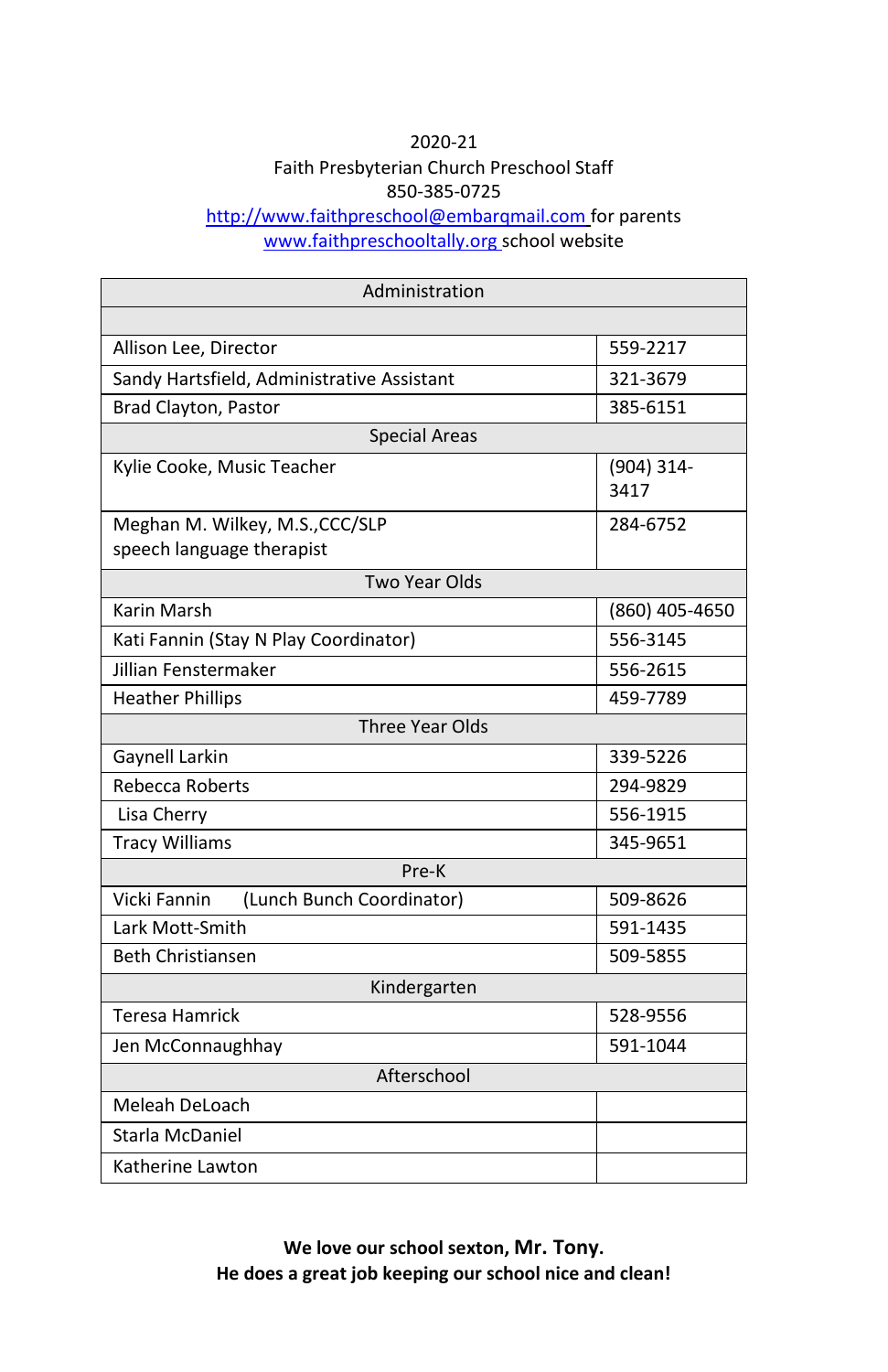# **Statement of Philosophy**

Welcome to our special family at Faith Presbyterian Preschool. We trust you will find a warm atmosphere here. Thank you for entrusting your child to our care.

Faith Preschool & Kindergarten was established in 1960 as an outreach of Christian ministry. Faith Presbyterian Church Preschool and Kindergarten is established to serve the community as an educational arm of the total mission of Faith Presbyterian Church to witness to the love of Christ. The programs of the preschool are designed to emphasize the total child socially, emotionally, intellectually, physically, and spiritually. All subject matter is taught from a Christian viewpoint with an atmosphere of Christian love and understanding.

A church related preschool is similar to other preschools because it seeks to provide the first rate educational experience all young children need to grow and develop to the best of his/her ability. It consciously seeks to lead the children and their parents to a meeting with God in all walks of life.

While the academic program has a Christian atmosphere, no effort is made to divert any child from his/her established faith. Interaction between staff, students, and parents is encouraged to attain maximum benefits for the child.

Faith Preschool & Kindergarten is committed to meeting the highest standards of education and excellence in a nurturing and loving environment. The school offers a healthy balance of age appropriate learning centers to reach the total development of each child. We want every child to feel loved and special. The goals, plus the scope and sequence for the respective classes are designed to offer a wide variety of hands on learning experiences with exposure to as much as possible, to meet the needs of the varied learning styles of the children we teach. Faith Preschool is a state VPK provider and accredited by the NAEYC academy of early childhood programs. The total program serves at the pleasure of the Session of Faith Presbyterian Church and is open to all children without regard to race, creed, color, or national origin.

The **preschool curriculum** follows a thematic approach using themes from the **"Wee Learn"** curriculum and Lakeshore Learning Resources that are age appropriate for early childhood classrooms. The curriculum includes experiences rich in art, cooking, science, and language arts. The preschool curriculum also includes a kindness curriculum that introduces young children to virtues of love, kindness and empathy.

More information about Faith Presbyterian Church and the preschool ministry can be found on the internet website a[t www.faithpcusa.org](http://www.faithpcusa.org/) or the school website at [www.faithpreschooltally.org.](http://www.faithpreschooltally.org/) 

# **New Beginnings Bring New Blessings!**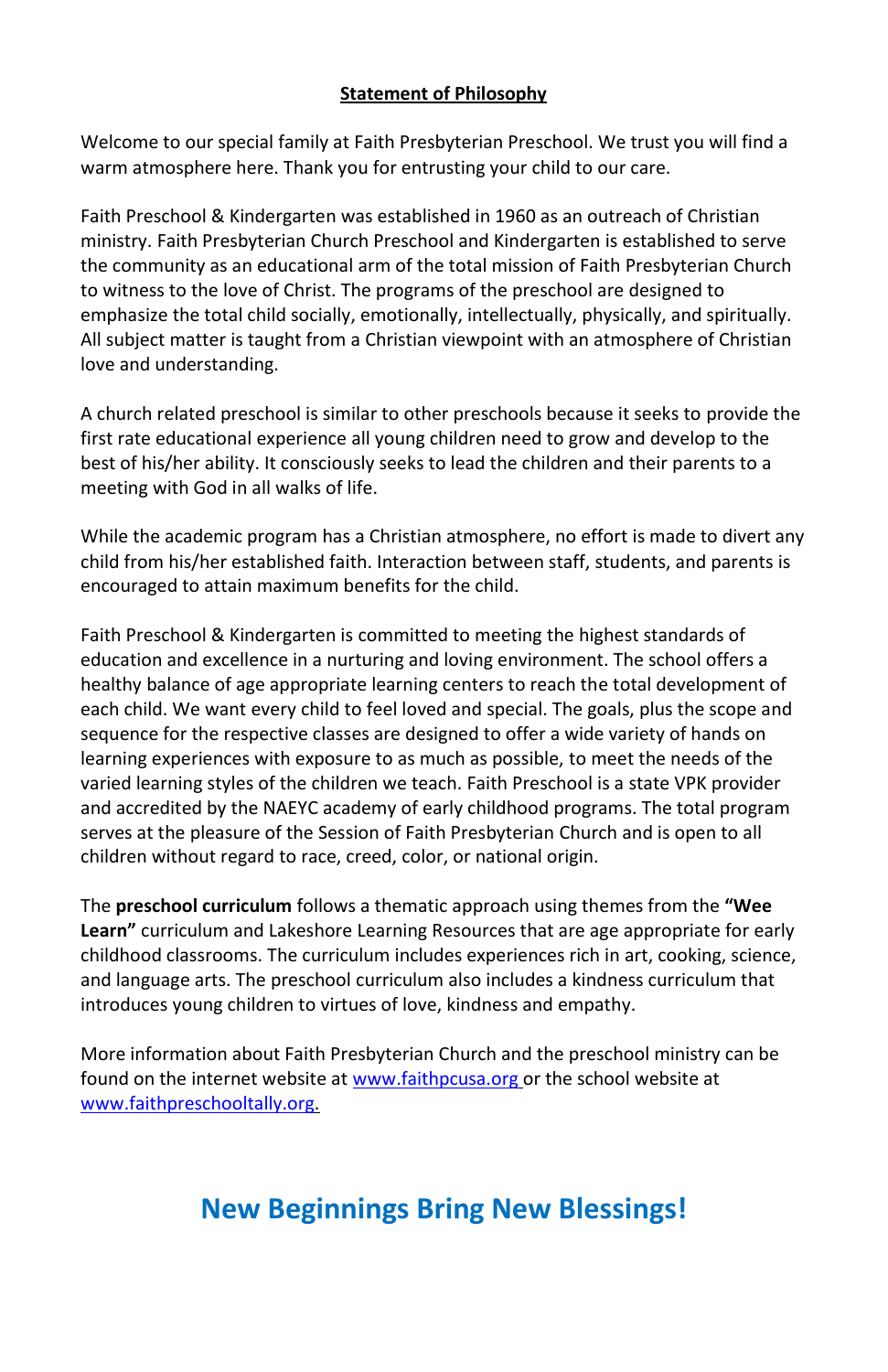# **General School Information**

**School Hours:** The educational portion of the school day is from 8:45 am -12:15 pm. Please do not leave children before 8:45 am. There is an early morning program for those children who need to be dropped off at school between 8:00 am and 8:45 am. The classroom teachers will be busy preparing for the school day and will not be able to supervise your child before 8:45 am. Please see the preschool office to register for the early morning program if you are interested. Pick up time from school is 12:15 pm. There is an extended hours Lunch Bunch program until 2:00 and Stay n Play options are offered with pick up times at 4:00 and 5:30 p.m. Please see the school office if you are interested in registering for these Stay N Play extended hours. Due to safety, we will not be allowing drop-ins this year.

Thank you for being sensitive to the drop-off and pick-up times. A late fee will be charged of \$2.00 for every (5) minutes late.

## **Snacks**:

Parents will need to provide a daily snack. You will be given a suggested snack list approved by the State Department of Children and Families from which you can choose healthy and nutritious snacks for the children. Snacks should be prepackaged or prepared prior to snack time by the parent. Birthdays are very important to children. Parents may provide a prepackaged birthday snack. Please talk to your teacher about scheduling birthday snack.

### **Discipline**:

The school will adhere to the code of discipline given to all parents at the time of enrollment. The teachers will gently redirect the children when possible. Parents are informed of inappropriate behavior that can't be resolved using the school code of discipline. The school and staff will adhere to the school confidentiality policy for all students at all times. The student files, history and parent information are kept confidential in a locked filing cabinet in the office or classroom.

**Chapel:** will be held in classrooms and taught by the minister, director or teacher/class students. A story is read and Biblical songs are shared with the entire school and staff. We will continue chapel in the sanctuary and will invite parents as soon as it is safe to do so. A daily devotion is read in each individual classroom by the lead teacher.

**Immunizations:** All students should have on file a current immunization record with a well physical within 30 days of entering school. The physical should be updated every two years. Your child will not be enrolled in the school if out of compliance with the state rules and regulations. Faith Preschool is licensed by state Department of Children and Families. LIC #C02LE0243

**Conferences:** will be held during the school year (one formal and one informal). The teacher will initiate the conference time as the need arises. However, a parent may request a conference at anytime, but should be scheduled in advance to avoid conflicts during arrival, dismissal and classroom time with the children.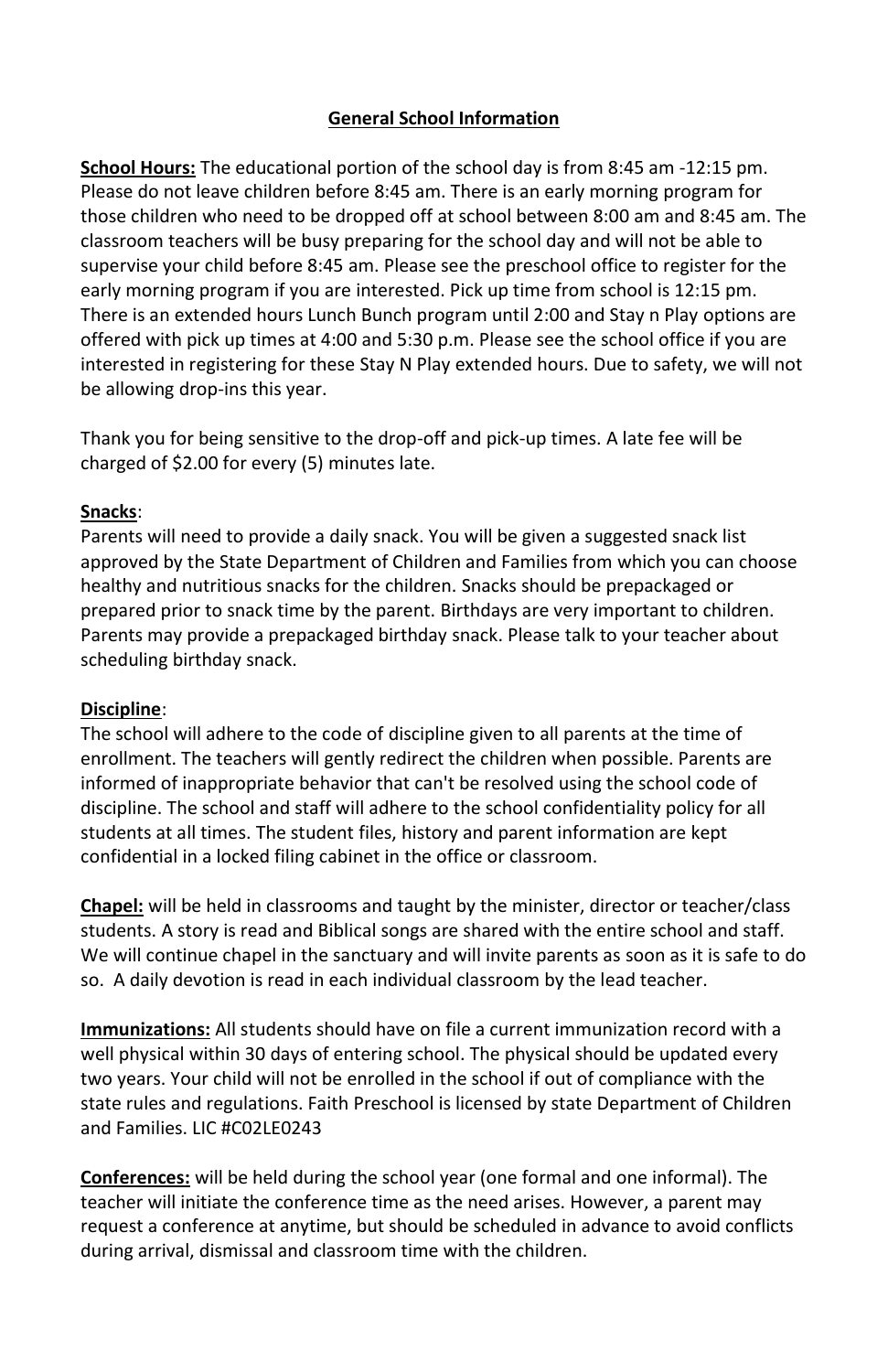**Drop-off and pick-up:** Please drop off and pick up your child at your child's classroom using the outside doors. There will be a sign in clip board to sign in and sign out your child. Please use caution when picking up or dropping your child off at school when it is raining. Because the covered area located in the back of the school floods occasionally during a heavy and consistent rainfall; the teachers will keep the children safe in the classroom until a parent can safely walk to the classroom to pick his/her child up from school. Thank you for your patience during a heavy rainfall when using the covered drop off by the preschool office. Please see our Safety Guidelines and Procedures on our website for more detailed drop-off and pick-up COVID safety procedures.

# **Safety:**

All doors to the preschool buildings will be locked after 9:00 and after that time you will need to check your child into school through the preschool office. The doors will be unlocked for 15 minutes at pick up time. At this time we are not allowing parents or visitors inside the school building for safety reasons. Please call the office in the event your child is ill or will not be attending school that day. The preschool adheres to the DCF requirements of monthly fire drills and severe weather/ lockdown practice drills. All of the staff are trained in CPR and First Aid and the office staff and three other staff are certified with an Allergy Treatment License to administer an epipen in the event of an anaphylaxis emergency.

# **Educational Affiliations**

Faith Preschool and Kindergarten is accredited by the National Association for the Education of Young Children. (NAEYC) We are also members of the Leon Association of Early Childhood Educators. To learn more about accreditation click this link: [www.naeycaccreditation.com](http://www.naeycaccreditation.com/)

The director has a BS degree in Child Development, a Master's in Educational Administration and Leadership, and a Florida teaching certificate in Early Childhood and Elementary Education. The lead teachers at Faith Preschool have a BS degree in Early Childhood Education, Child Development, Elementary Education with Florida certification & or the CDA credentials required by the Department of Children and Families. The administrative assistant in the office has a business degree and a Child Development credential. The assistant teachers have the required DCF ECE classes and experience necessary to work at Faith Preschool. The school specializes in providing early childhood experiences to our students.

We love to have volunteers and substitutes to help out in the classrooms. If you are interested in being a parent volunteer or substitute, please see the director/assistant to complete an application to be screened. All visitors and volunteers must check in with the main office upon entering the school.

Faith Preschool and Kindergarten is a GOLD Seal provider and licensed through the Department of Children and Families. License # C02LE0243. You can find a copy of our school inspections a[t www.myflorida.com/childcare.](../AppData/Roaming/Microsoft/Word/www.myflorida.com/childcare.)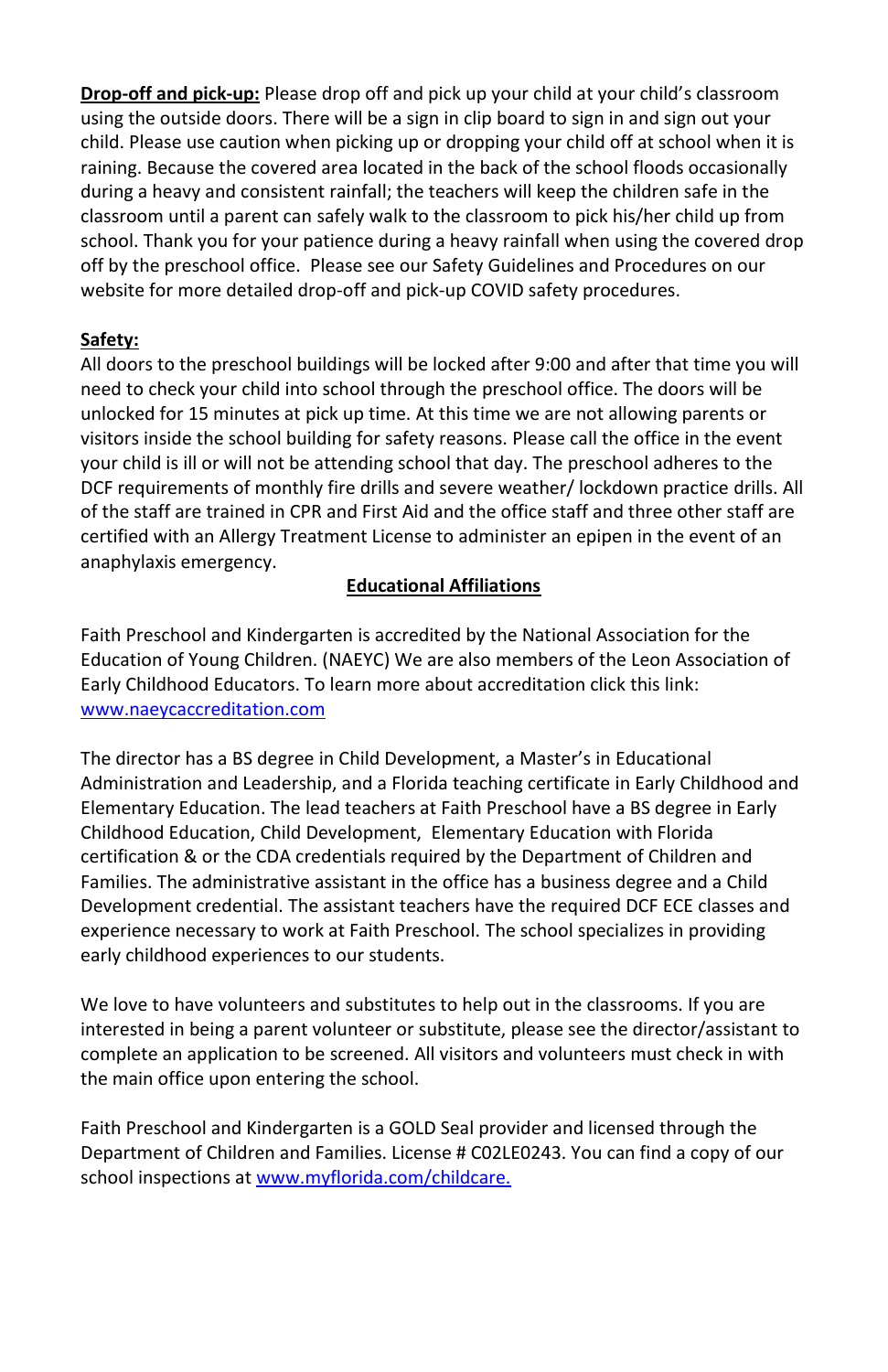Each month you will receive a special copy of our *Tiskets n Taskets* detailed newsletter. This will keep you informed of the units, skills, field trips, and special events that are planned for each month.. Along with the newsletter you will receive a monthly calendar of units and activities. You can check our websit[e www.faithpreschooltally.net](http://www.faithpreschooltally.net/) for updated calendars, newsletters and school information

# **Step Up For Students Scholarships & State funded VPK**

Faith Preschool & Kindergarten accepts the "Step Up for Students" scholarship program. SUFS is a scholarship program for children with financial or special needs. Visit the website [www.StepUp For Students.org](../AppData/Roaming/Bev12/AppData/Local/Packages/Microsoft.MicrosoftEdge_8wekyb3d8bbwe/TempState/Downloads/www.StepUp%20For%20Students.org) for more information and to apply if you feel you may qualify.

Faith Preschool and Kindergarten is an approved school to be a state funded VPK provider. Please see the preschool office for more information or how you can apply to be eligible to receive the state funded tuition for your child to attend the voluntary prekindergarten program. You may also visit the Early Learning Coalition website at [www.elcbigbend.org](http://www.elcbigbend.org/) for more information about the state funded VPK programs. All VPK students are required to submit a certificate of eligibility to the school prior to the first day of school. Applications to apply for eligibility can be found at [https://www.elcbigbend.org/Parents/Voluntary-PreKindergarten-VPK.](https://www.elcbigbend.org/Parents/Voluntary-PreKindergarten-VPK)

# **Tuition**

Please refer to the preschool financial contract to choose the payment option that meets your needs. All payments are due on the first day of each month and considered late after the tenth of the month. There will be a \$10 late charge to all payments made after the tenth of the month. There will be a \$10 fee plus bank charges for returned checks. Please write your child's name on all checks. Tuition can be paid in the payment box located in front of the preschool offices, or mail your check to Faith Preschool, 2200 N. Meridian Road, Tallahassee, Florida 32303. Do not send tuition payments with your child or give them to a teacher.

When a child enrolls in the program, the parent agrees to pay the full contract amount for the school year. Only in special circumstances with approval from the director and board can contract payments be waived. Scholarships are available to qualified applicants. Please see the director if you are interested or know someone who may need financial assistance. The preschool adheres to the non-discrimination policy at all times.

# **Lunch Bunch**

Monday through Friday, Faith Preschool offers an extended enrichment program with extended hours. The Lunch Bunch program is from 12:15 to 2:00. Vicki Fannin, a VPK teacher, is our Lunch Bunch Coordinator and can be reached at 850-509-8626. Please send your child with a nutritious lunch and drink. Parents should pick-up from the playground at 2:00 pm or from outside the Lunch Bunch classroom on rainy days. We will not be having our drop-in program this year due to safety reasons. **There is not a lunch bunch day on the first Monday of each month as we have a full staff meeting on that day.**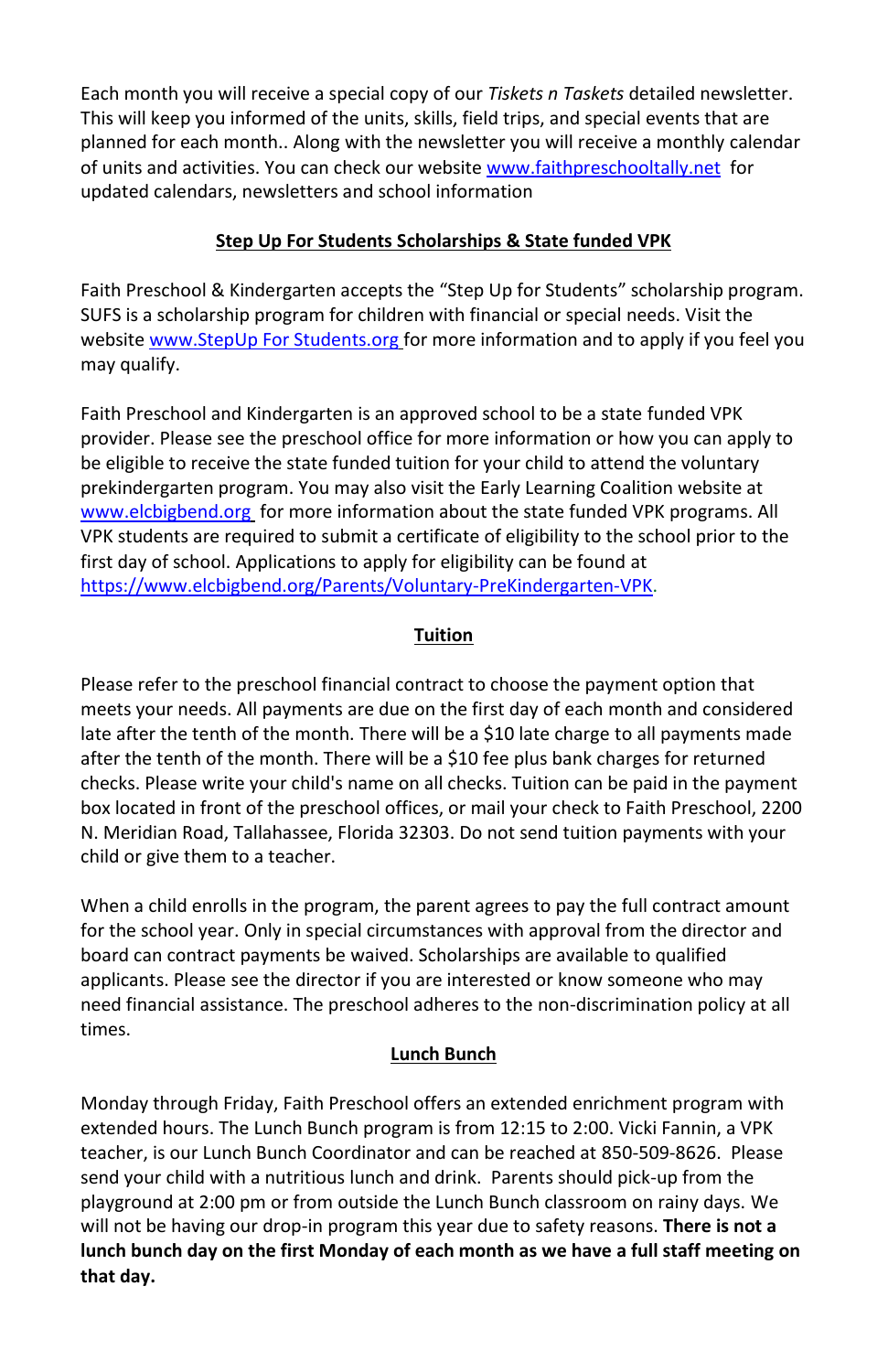## **Stay n Play Extended Day Hours Information**

Faith Preschool offers an extended **"Stay n Play"** until 4:00 or 5:30 p.m. Please register in the preschool office if you are interested in extended full day hours.

All students staying for Stay n Play program will need a lunch box & backpack that they can bring each day that includes a change of clothes, diapers etc. that may be needed during the extended hours.

SnP program starts on Tuesday, August 11th. This program is available each day except the following days: the last day before the Christmas break and the last two days of school. Stay n Play will close at 4:00 on Trunk or Treat day, and on Family Fun Night. Kati Fannin, a current two year old assistant teacher, is the coordinator of our program. Kati can be reached at (850) 556-3145 with any questions. Call or come by the preschool office to register for this extended day option along with fees and our payment options.

### **Lunch Bunch Rates**

12:15-2:00 pm- 3 days a week=120 per month 12:15-2:00 pm- 5 days a week=\$190 per month

### **Stay N Play Rates**

12:15-4:00 pm- 3 days a week=\$220 per month 12:15-4:00 pm- 5 days a week=\$320 per month 12:15-5:30 pm- 3 days a week=\$320 per month 12:15-5:30 pm- 5 days a week=\$420 per month

### **Early Morning Drop Off at 8:00am = \$60/month**

# **2020-21 Tuition fees**

There is a \$150 (non-refundable) registration fee due upon enrollment.

Kindergarten  $\frac{1}{2}$  Kindergarten  $\frac{1}{2}$  Kindergarten  $\frac{1}{2}$  Kindergarten  $\frac{1}{2}$ Five day (2, 3 and 4 year old classes)  $$420$  per month Three day (2, 3 and 4 year old classes) \$320 per month Two day (2 year old class)  $$275$  per month VPK (Wrap around rate)  $$90$  per month

A one- time supply fee equal to tuition amount is due on April  $1<sup>st</sup>$ . Check with the preschool office for payment options.

Credit card payments for monthly tuition payments can be made using pay pal at the school website: [www.faith preschooltally.org.](../AppData/Roaming/Microsoft/Word/www.faith%20preschooltally.org.) Look for the pay pal button. A processing fee will be charged upon each time. Please check with the preschool office if you will be using a credit card.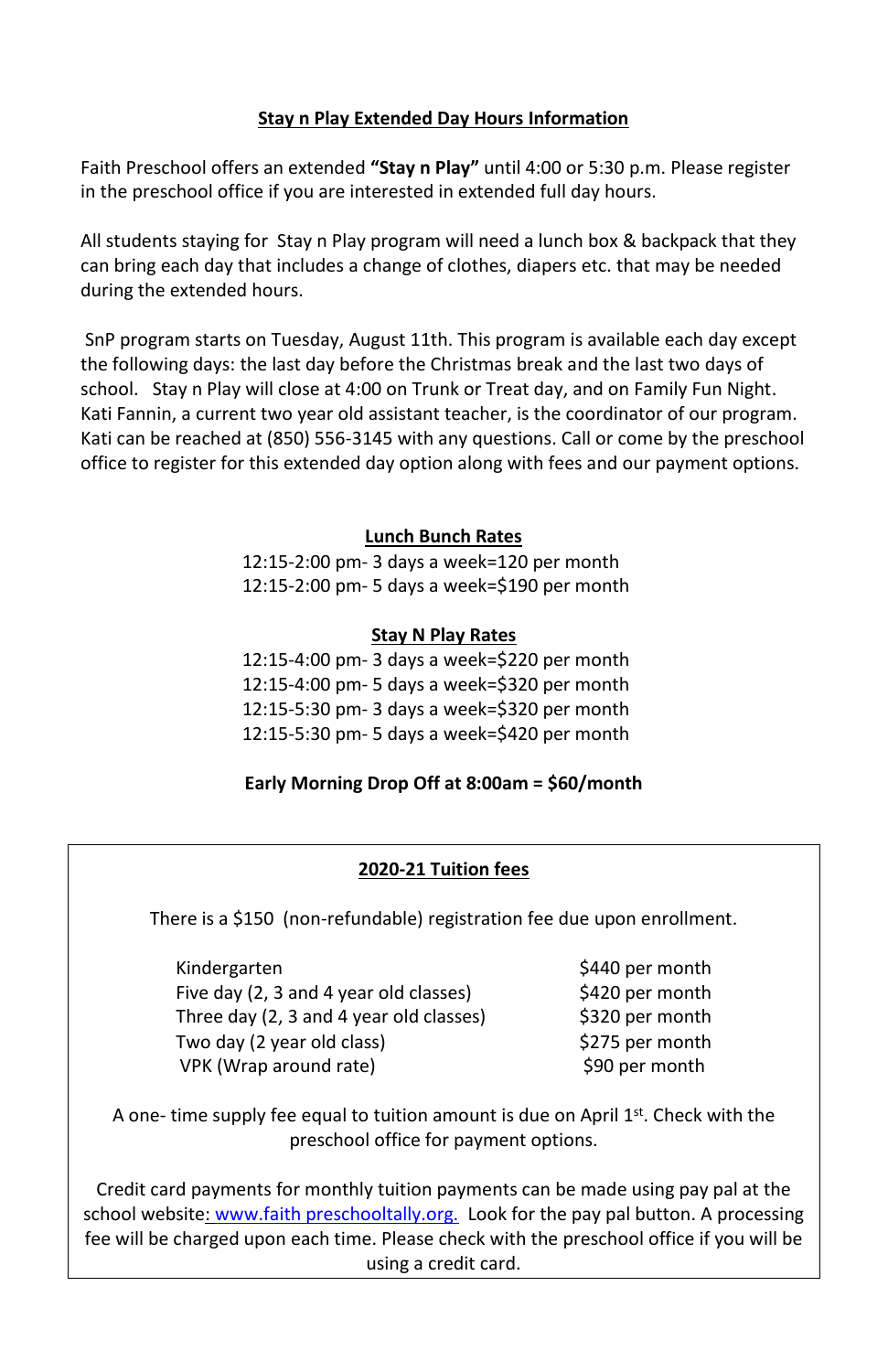

The preschool Board and ministerial staff are very important to the school. We appreciate their commitment. A copy of the school operating policies can be found on the school website at [www.faithpreschooltally.org.](../AppData/Roaming/Bev12/AppData/Local/Packages/Microsoft.MicrosoftEdge_8wekyb3d8bbwe/TempState/Downloads/www.faithpreschooltally.org) 

> Brad Clayton, Pastor Ginny Dailey, Moderator Frank Walker, Vice Moderator

Blaine Click Carol McDaniel Beth Christiansen **Paige McKee** Sandy Hartsfield **Becky Miller** Becky Miller Andee Harrison **Cindy Parry** Karin Marsh Lew Shelley

Will Armistead and Addie McConomy Mary Steen

The preschool board is the advisory and governing board of the preschool education program. It is led by the preschool moderator and director and meets monthly to consider recommendations from the director, preschool staff, and church minister. It consists of church members, parents, an accountant, and attorney. The preschool board is responsible for setting policy of the preschool, appointment of personnel upon recommendation of the director, establishment of personnel policies including salaries and fees necessary to operate the school and approval of the curriculum and budget.

# **COVID Safety Procedures and Guidelines**

Safety and best practices for young children are at the forefront of our minds. Our goal at Faith is to remain open, so our children can have educational and social experiences to share in the early developmental years of life.

Our safety planning committee has compiled a safety protocol using the CDC guidelines and DCF recommendations. We need you, our Faith family, to do your part to care for your family and all of the families, teachers & staff represented at Faith. You can trust that we will do our part to ensure a safe and quality preschool experience for your child. Our hope is to start the year with these safety guidelines in place and adjust accordingly as needed throughout the year.

Please see our Safety Guidelines located on our preschool website for detailed information and contact the front office if you have any questions.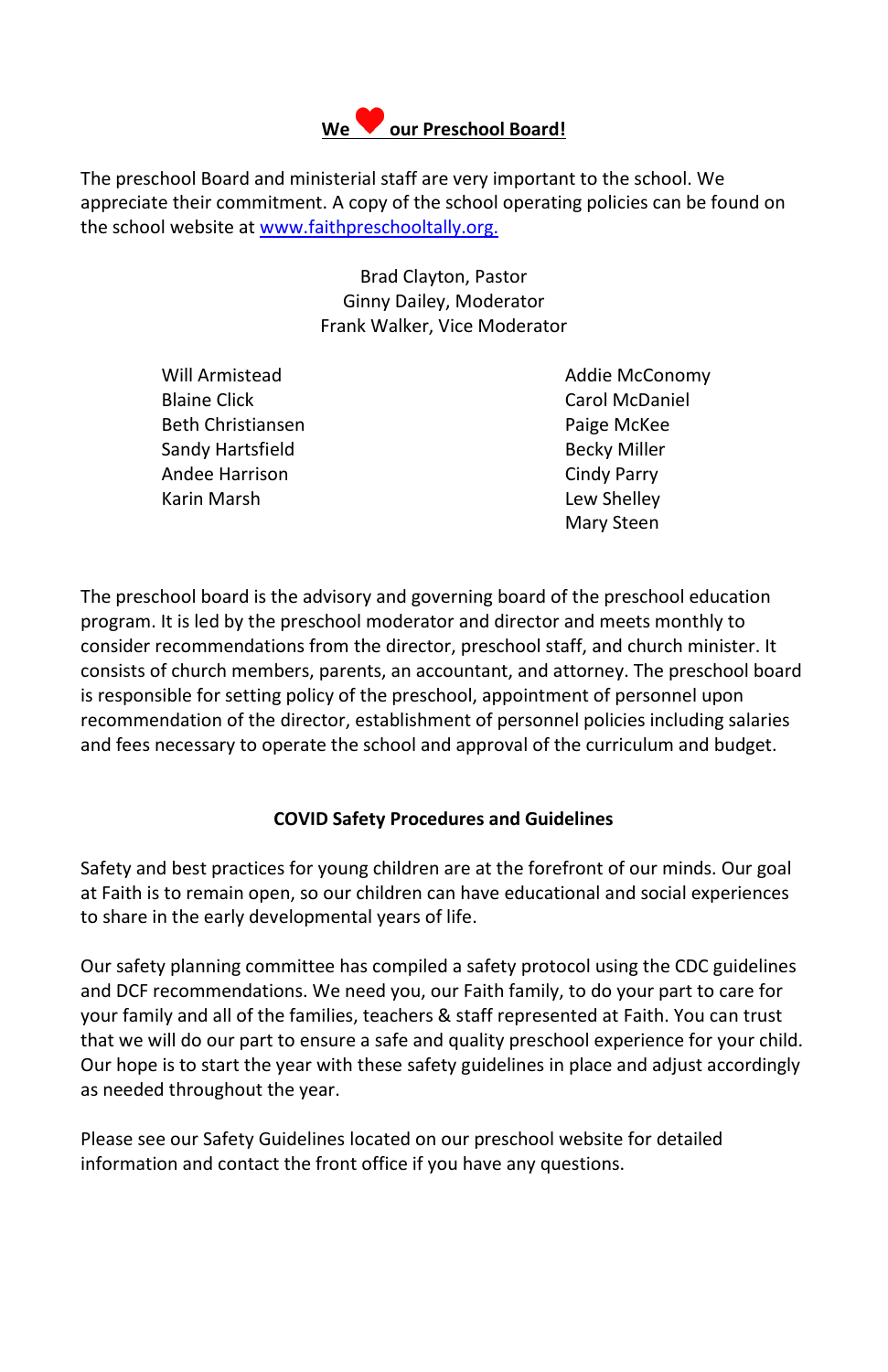#### **SCHOOL CALENDAR**

**2020** August 7, 2020 School Orientation August 11, 2020 First day of school September 7, 2020 Labor Day Holiday September 28, 2020 Fall Holiday October 30, 2020 Teacher Planning Day-no school November 11, 2020 Veteran's Day Holiday-no school November 23rd through 27 Thanksgiving Holidays December 9, 2020 Christmas Program\* December 21, 2020-January 4, 2021 Winter Holidays **2021** January 5, 2021 Students Return January 18, 2021 Martin Luther King Holiday February 15, 2021 Presidents' Day Holiday March 15, 2021-March 21, 2021 Spring Break March 22, 2021 Students Return April 2, 2021 Good Friday – no school April 5, 2021 Easter Monday- no school May 5, 2021 Spring Program and Kindergarten Graduation\* May 12, 2021 VPK Graduation\* May 21, 2021 Last Day of school June 7-18, 2021 Summer Camp\*

\*All 2021 dates and group gatherings are tentatively planned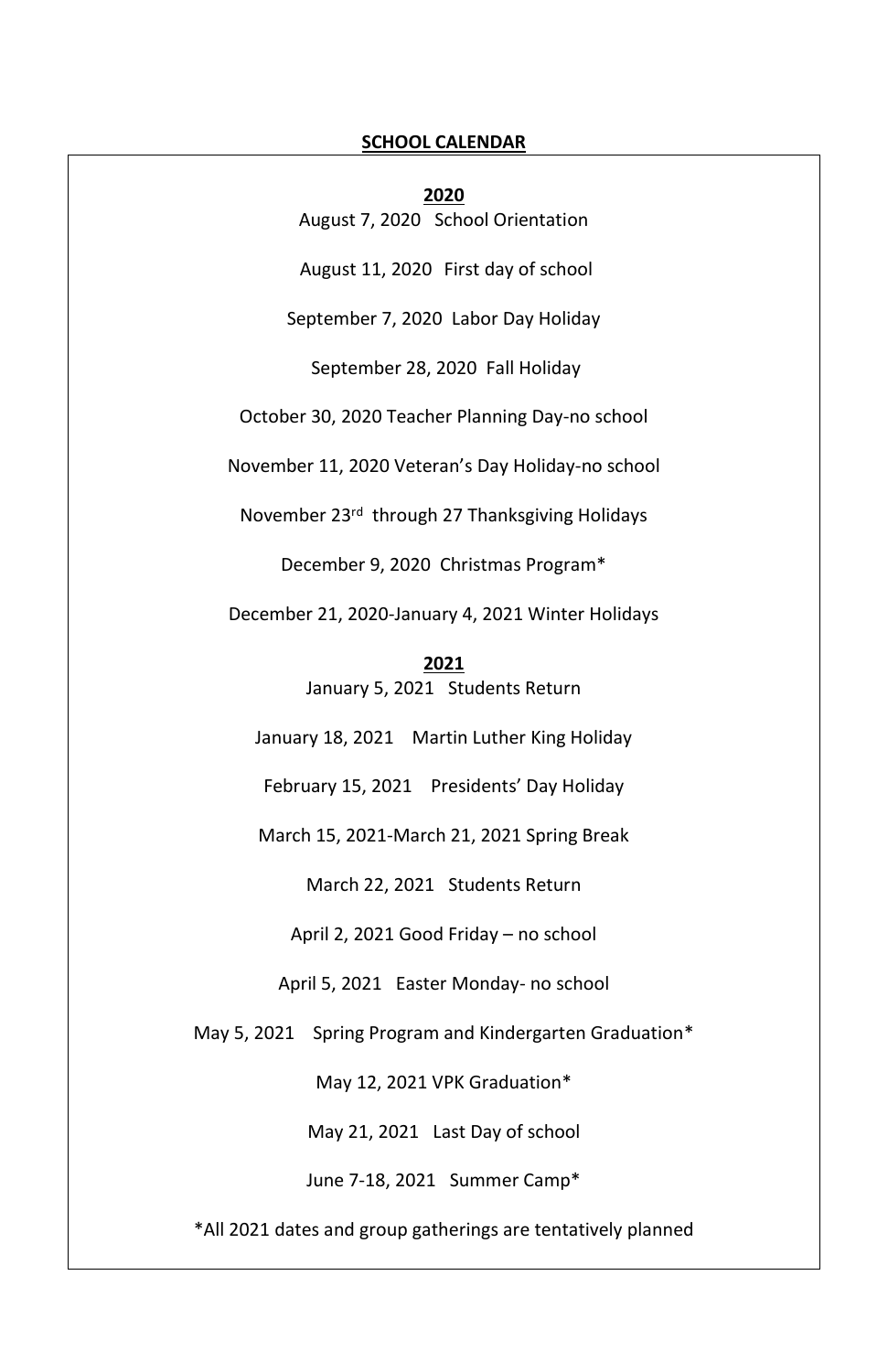# **Communicable Disease**

Communicable Disease control is an integral part of school health services. Faith Preschool follows the current health rules and regulations governing the control and prevention of communicable diseases that are set up by the state and county health departments. Your child may not return to school until he or she has been fever free for 24 hours without medication. Please see the Safety Guidelines on our website for special COVID procedure and policies.

We ask that you follow the guidelines listed below when returning your child to school after an illness. Always call the school because of illness or an injury at (850)-385-0725.

| <b>Disease</b> | May Return                         | Approximate Return    |
|----------------|------------------------------------|-----------------------|
|                |                                    | Time                  |
| Allergies      | With Doctor's Note                 | Depends on condition  |
| Blushing/Fifth | Without a fever & a Doctor's       | $1-3$ days            |
| <b>Disease</b> | Diagnosis                          |                       |
| Cold & Flu     | Reduction of cough & runny nose,   | $1-6$ days            |
|                | no fever for 24 hours              |                       |
| Chicken Pox    | No new eruptions or fever with old | 1 week                |
|                | dry scabs                          |                       |
| Pink Eye       | Doctor's permission with treatment | 24hrs after treatment |
| Impetigo       | Doctor's permission with treatment | 24hrs after treatment |
| Head Lice      | After verified treatment           | $1-4$ days            |
| Ringworm       | With Doctor's permission           | After treatment       |

Faith Preschool office (850) 385-0725

Faith Presbyterian Church office (850) 385-6151

Preschool Website [www.faithpreschooltally.org](http://www.faithpreschooltally.org/)

Preschool email office, Administrative Assistant, Sandy Hartsfield [faithpreschool@embarqmail.com](mailto:faithpreschool@embarqmail.com)

Preschool Director, Allison Lee- <allisonolivialee@gmail.com>

Church Pastor, Brad Clayton, [Brad@faithpcusa.org](mailto:Brad@faithpcusa.org)

Church websit[e www.faithpcusa.org](http://www.faithpcusa.org/)

Church Director of Christian Education, Mary Steen, [mary@faithpcusa.org](mailto:mary@faithpcusa.org)